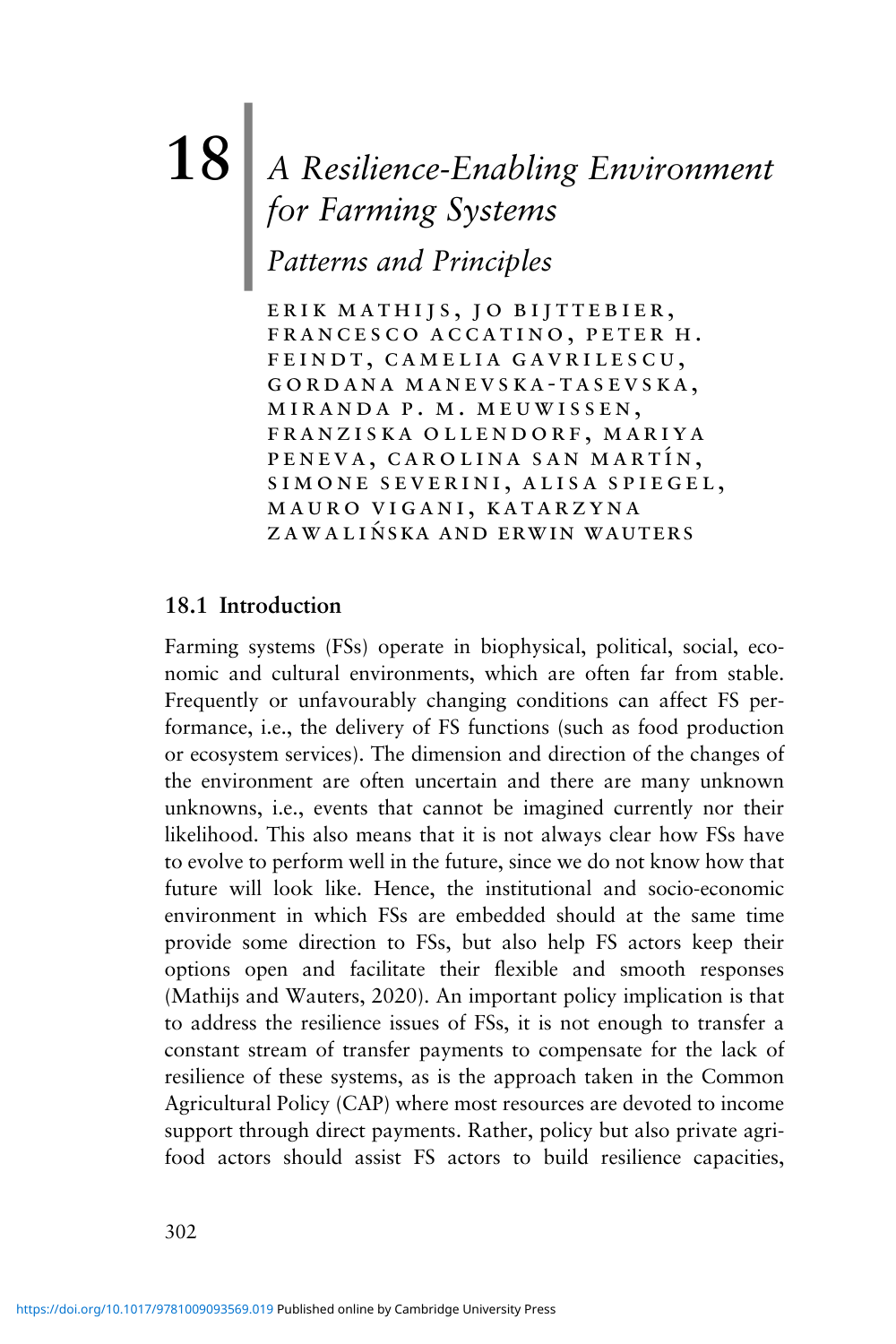starting with coping capacity (robustness) (see Chapter 1) – which can, amongst others, be enhanced through some kind of safety net but could be done through other approaches as well – but extending to responsive capacities (adaptability and transformability) through creating an enabling environment that supports adaptations and transformations (Buitenhuis et al., 2020).

A FS is a system hierarchy level above the farm at which properties emerge resulting from formal and informal interactions and interrelations among farms and non-farm actors to the extent that these mutually influence each other (Meuwissen et al., 2019). The environment can then be defined as the context of a FS on which FS actors have no or little influence. Hence, actors belonging to the environment may be food processors, retailers, financial institutions, technology providers, consumers, policy makers, implementation agencies, the judicial system, etc. This concept corresponds to the institutional environment, as defined by Lynggaard (2001), who has distinguished three domains of farmers' institutional environment: (1) the farmer/market domain that is preoccupied with exchange between economic actors, (2) the farmer/policy domain that entails public intervention into the farming sector and (3) the farmer/farming community domain that encompasses professional aspects of farming, such as associations, schools, advisory bodies and research institutions. The aim of this chapter is to formulate principles for an enabling environment that fosters the resilience of FSs in Europe based on a retrospective analysis of concrete challenges and responses to them. The chapter also seeks to translate these principles into recommendations on how public and private actors and institutions in the enabling environment can support the resilience of FSs.

### **18.2 Methodology**

To investigate how the institutional environment enables or hinders FS resilience, we expanded the original SURE-farm resilience framework to analyse how resources and institutions were mobilised in both the FS and environment and how they affected resilience capacities in the past, i.e., following a set of challenges and adverse events in the past ten years. For this, a five-step methodology was followed. The analysis was performed for eleven case studies: large-scale arable farming in Northeast Bulgaria, intensive arable farming in Veenkoloniën, the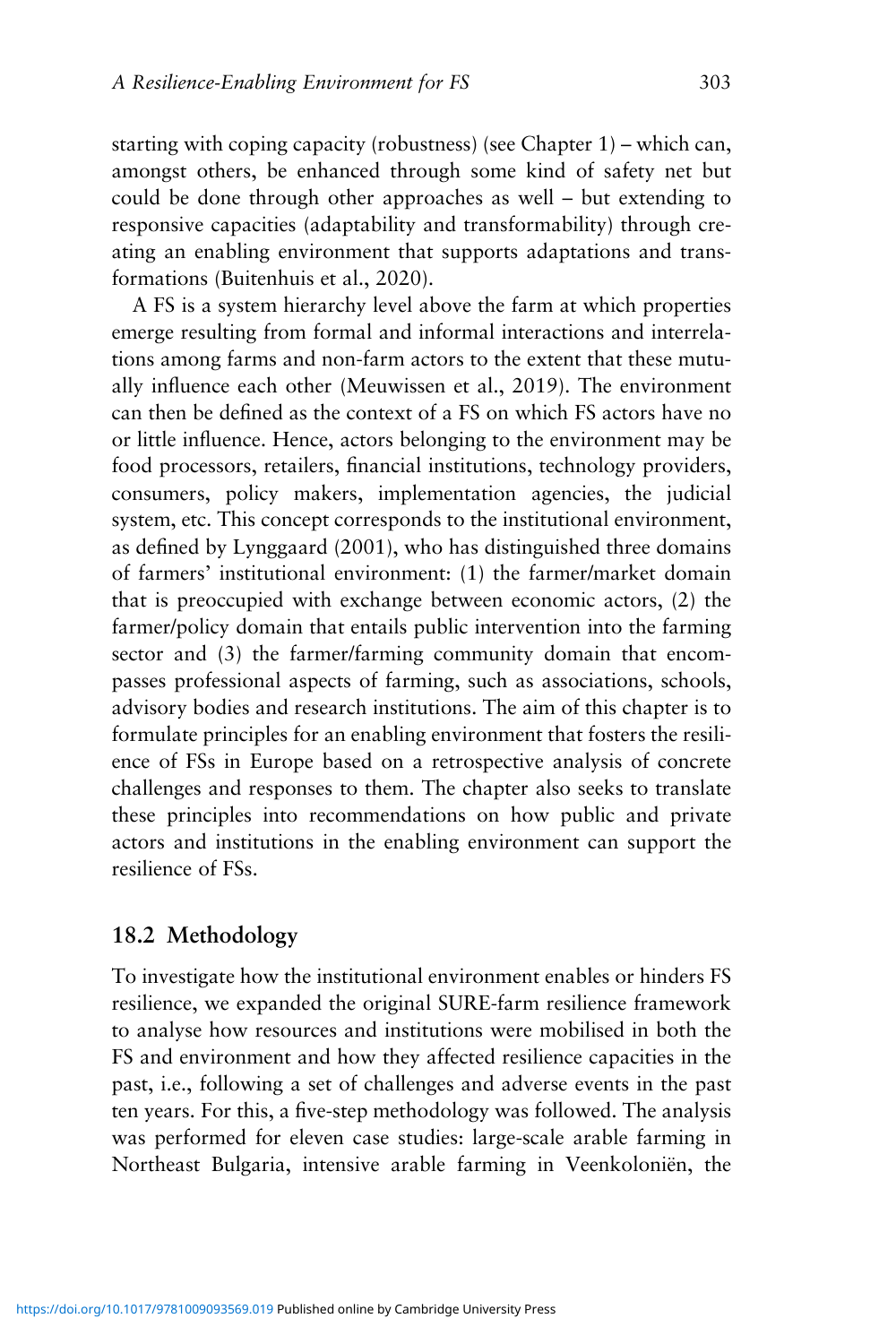Netherlands, arable farming in the East of England, large-scale corporate arable farming with additional livestock activities in the Altmark in East Germany, small-scale mixed farming in Northeast Romania, intensive dairy farming in Flanders, extensive beef cattle systems in the French Massif Central, extensive sheep farming in Northeast Spain, high-value egg and broiler systems in Southern Sweden, small-scale hazelnut production in Lazio (central Italy) and fruit and vegetable farming in the Mazovian region, Poland.

Step 1: Identification of the FS and enabling environment actors and institutions

This step details the first step of the SURE-farm resilience framework (i.e., the identification of FSs in their own locality, see Chapter 1), by identifying all relevant actors and institutions in the enabling environment. In order to ensure that all relevant actors and institutions are included in the analysis, both formal and informal institutions on the one hand and public and private institutions on the other were considered. Formal institutions include legally codified rules and regulations (e.g., fiscal policy, private standards, CAP, nitrate directive); informal institutions equally guide actors' practices and interactions between them but not formally codified (e.g., local customs with regards to cooperation, level of representation in policy design, common visions on the ideal farm). Public (including all government levels and domains) as well as private (including business actors such as processors, retail, farmers) institutions and civil society organisations in both the FS and the enabling environment were considered.

Step 2: Identification of challenges and adverse events in the last ten years

This step coincides with step 2 of the SURE-farm resilience framework, but details broaden the characterisation of stresses following Maxwell (1986) to obtain better insight into the dynamics of challenges:

- A shock: sudden changes that are usually difficult to predict, such as the COVID-19 crisis or the Russian embargo.
- A trend (or stress): gradual changes that are usually easier to predict than shocks but not necessarily less important. Examples are increasing societal pressure to produce more sustainably, declining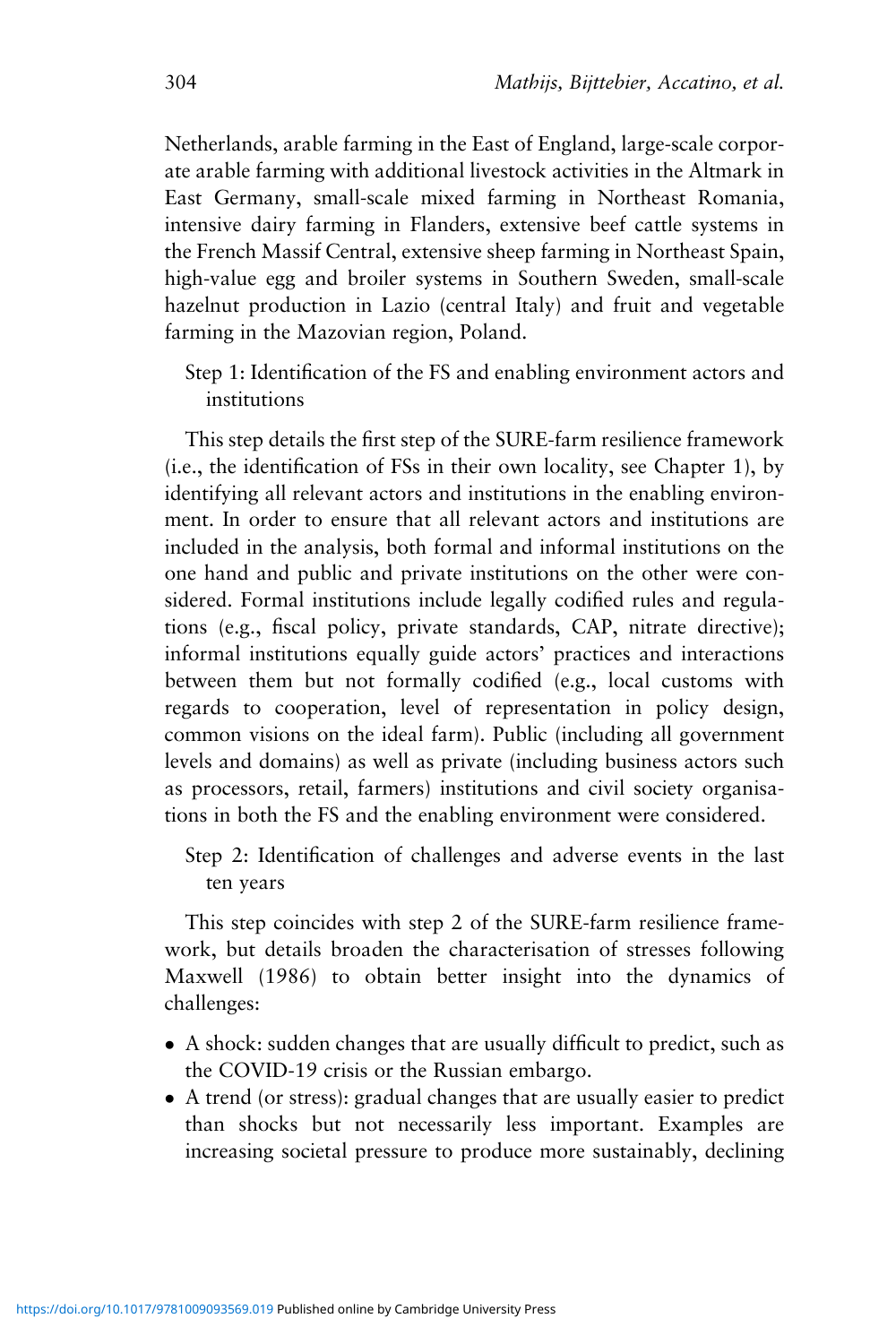real farm gate prices, and increasing pressure on land from nonagricultural stakeholders.

- Noise (normal variation): the kind of variation that occurs regularly, unlike a shock, and usually less challenging than stress (trends). Examples are typical weather variability, moderate price volatility and typical rainfall variability.
- Cycles. This is a type of change which does not often occur (anymore) in socio-ecological systems such as FSs, but some challenges could be in this category. Commodity price cycles are an example. Hence, this category is mentioned here for the sake of completeness.

Between 5 and 10 challenges or adverse events that the FS had faced in the last decade were described in each case study. The type of challenge may matter as the dynamics of reactions in the FSs and the enabling environment may be different for different types of challenges.

Step 3: Analysis of reactions

This step replaces steps 3, 4 and 5 of the SURE-Farm resilience framework by taking a more dynamic perspective. More specifically, for all or a sub-set of identified challenges, a number of analytical steps were taken. The following questions were used for orientation:

- How were challenges perceived to influence the delivery of FS functions and did this threat materialise, i.e., what has been the actual impact?
- To what extent were challenges anticipated by actors in the FS and in the enabling environment?
- How did the FS cope with challenges (referring to robustness)? Here, for the ease of analysis and interpretation (as data are often only available at farm level) the FS is narrowly defined as the set of farmers in the FS, classifying the other actors as part of the enabling environment. A further question was, what role the enabling environment played in these coping reactions?
- How did the FS (so mainly the farmers) respond (referring to adaptation and/or transformation) to the challenges, and again were they assisted (or hindered) by the enabling environment?

#### Step 4: Pattern analysis

In order to explore the resilience-enabling or constraining effect of the environment (and more specifically its impact on resilience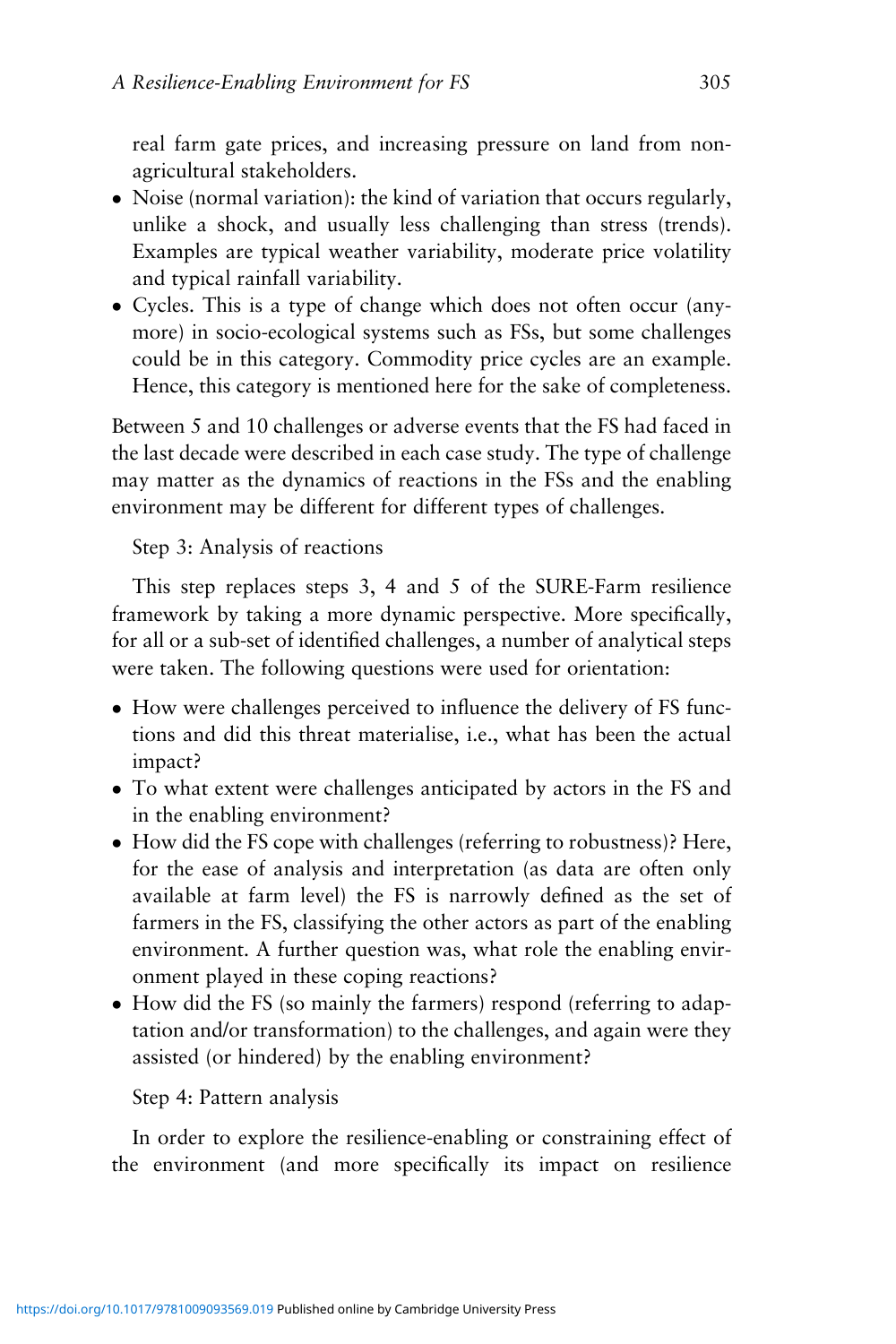capacities), the identified actions were interpreted using systems archetypes. Kim (2000: 2) defines systems archetypes as a 'class of tools that captures the "common stories" in systems thinking – dynamic phenomena that occur repeatedly in diverse settings. They are powerful tools for diagnosing problems and identifying high-leverage interventions that will create fundamental change'. Archetypes capture the vicious circles in acting and thinking that are usually depicted as causal loop diagrams, and explain how these vicious circles lead to undesirable outcomes. For instance, Brzezina et al. (2017) have used systems archetypes to analyse the development of organic farming in Europe. Oberlack et al. (2019) carried out a systematic review of archetype analysis in sustainability research, including the main motivations for and limitations to carrying out this type of analysis. The reader is referred to Kim (2000) for an overview of systems archetypes used in this analysis.

Step 5: Cross-case analysis

Cross-case analysis was carried out using all eleven cases to investigate whether the same patterns or systems archetypes were found, but also to match these patterns to the type of challenge. In other words, do patterns of acting and thinking differ when reacting to shocks or trends. This allowed us to identify leverage points or principles for the enabling environment to change from hindering to fostering FS resilience, for each archetypical problem has a set of archetypical solutions that break the vicious circle. These principles were illustrated by examples of an enabling environment identified in the various case studies.

## **18.3 Patterns in the Enabling Environment**

In this section, we discuss the archetypes that occurred most often in the case studies. We refer to Mathijs et al. (2021) for an analysis by case study. Four archetypes were found across a number of case studies: (1) a pattern in which mitigating symptoms prevail over finding structural solutions (fixes that fail/shifting the burden), (2) a pattern in which actions are taken to downplay the challenge itself (eroding goals), (3) a pattern in which the enabling environment inhibits FS action (limits to success) and (4) a pattern in which too much attention is given to particular solutions (success to the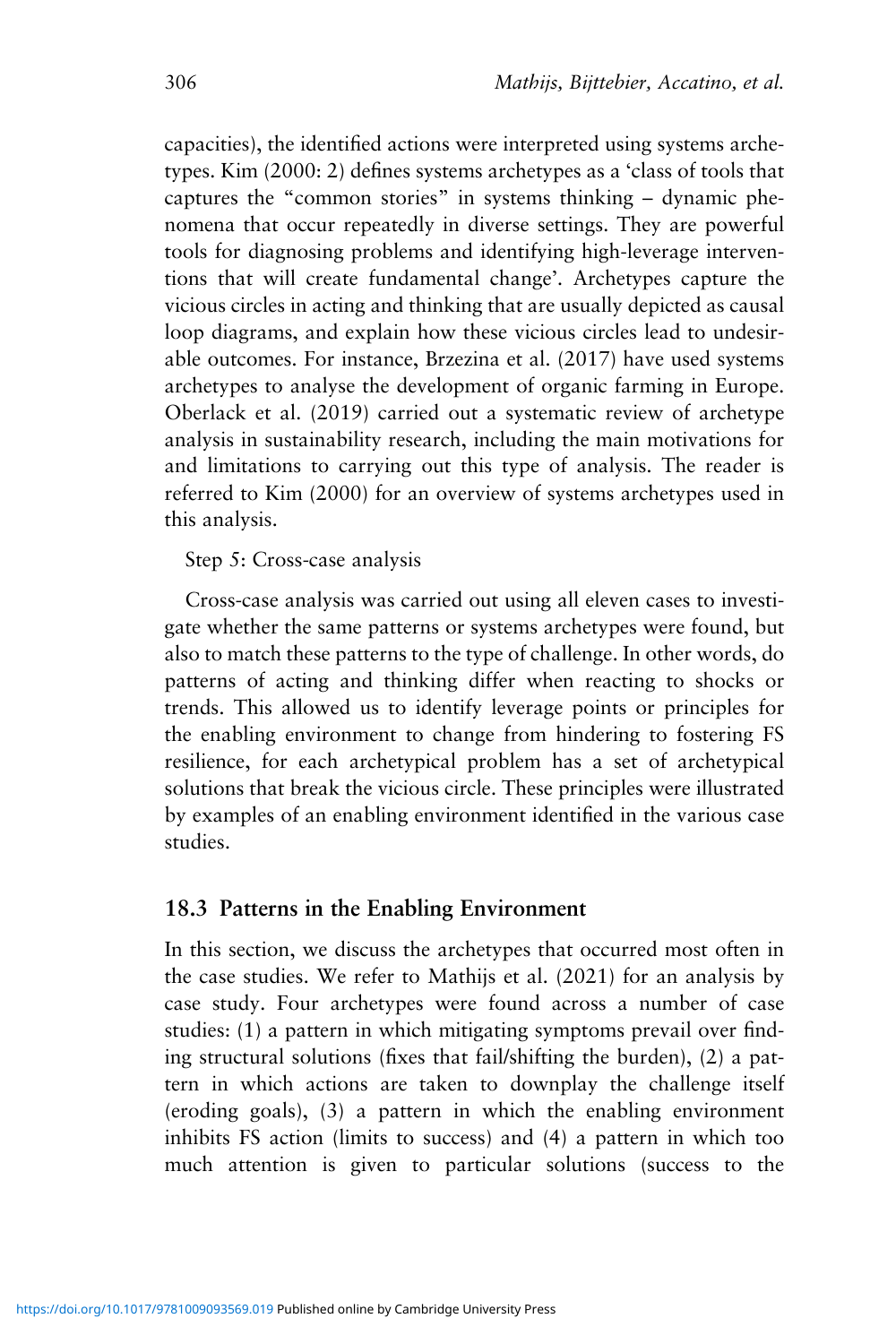successful). We illustrate each of these patterns with examples from the various FS case studies.

# Archetype 1: Fixes That Fail / Shifting the Burden

In this pattern, a challenge triggers a coping reaction in which the enabling environment provides external interventions to mitigate the symptoms generated by the challenge rather than providing a structural solution to the challenge (fixes that fail). Moreover, such interventions may produce a side effect that undermines the structural solution in the long run (shifting the burden).

This pattern occurs when the following conditions prevail:

- The challenge cannot be sufficiently absorbed by the FS or business actors in the enabling environment without substantial loss of income (insufficient coping capacity), triggering a request to the enabling environment to mobilise resources or change rules.
- The financial losses are large enough, and the interests of those hurt are represented well enough to trigger action by government (a form of connectedness).
- Responsive capacity is insufficient, which can have several reasons: solutions are not known, adjustment costs are too high, vested interests in the status quo, etc.

Actions are primarily taken by government, based on the financial reserves it can mobilise or the amount of leeway that exists to temporarily change certain regulations. This may be enough when the challenge is temporary and/or the impact is relatively small, but when the challenge persists, reappears or spreads, the problem also reappears (e.g., extreme weather events, price drops, lack of labour). Also some private actors may lobby to put resources into fighting the symptoms rather than into structural solutions, due to the vested interests they have in maintaining production at current levels.

Moreover, in this pattern, mobilising resources or changing rules to cope with the challenge undermines the development and implementation of structural solutions. Strictly speaking this is always the case, as resources mobilised for developing symptomatic solutions cannot be devoted for developing structural solutions. However, we could argue that as long as effects are not irreversible, such resource allocation only results in a delay, not in the impossibility of a structural solution.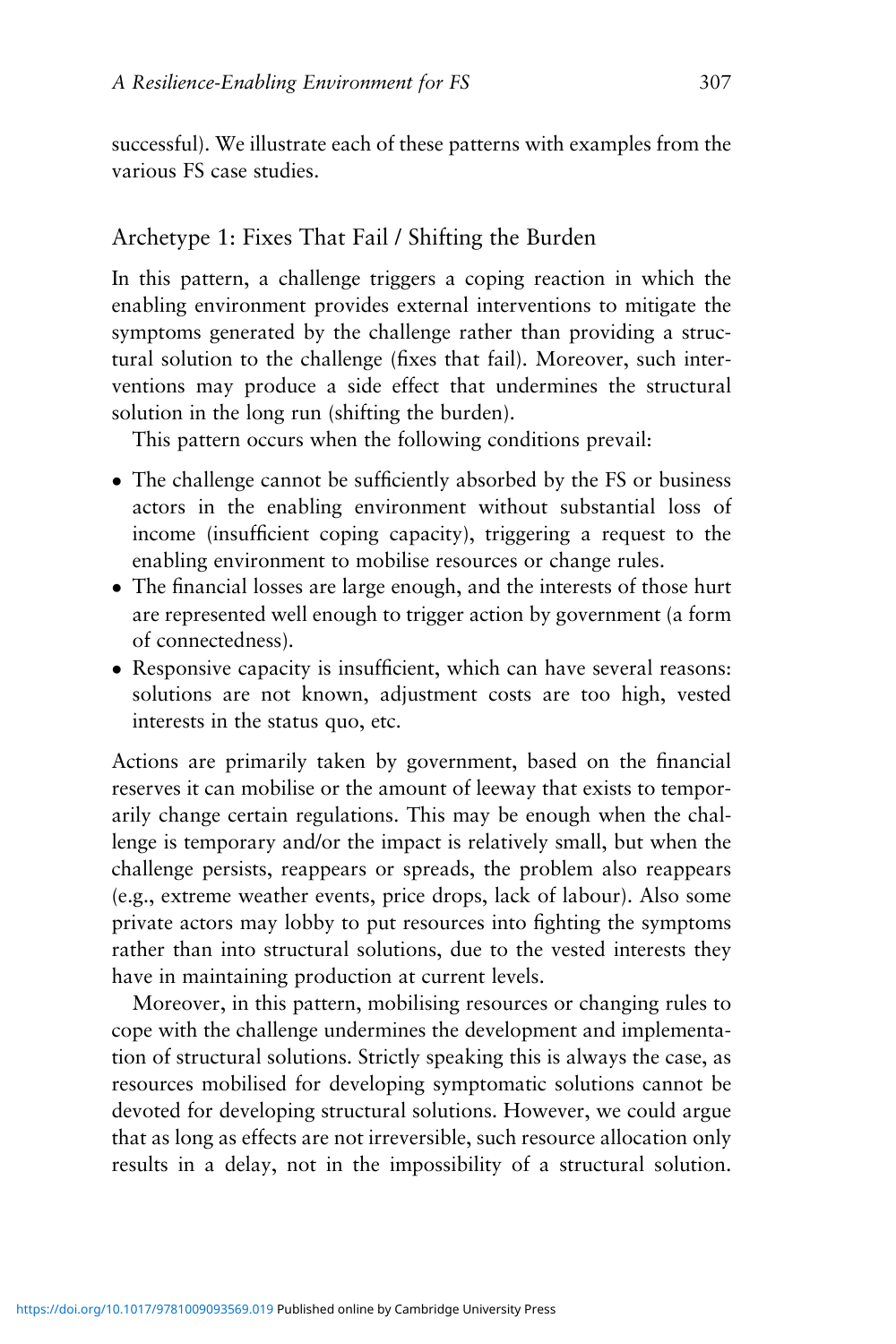

**Figure 18.1** Causal loop diagram of the shifting-the-burden archetype.

Hence, an important condition for a shifting-the-burden pattern to occur is that the coping strategy involve actions with implications that are relatively difficult to revert (for instance, the destruction of certain resources or the creation of technical, economic or institutional lock-ins). This pattern has been observed in all case studies, following different types of challenges, both as a reaction to shocks and to trends.

Reactions to shocks such as extreme weather events fit this pattern well. The enabling environment – primarily government – frees up reserves to pay out farmers for income losses. When the government keeps doing this unconditionally, farmers have no incentive to invest in solutions in which they adapt towards a system that is less exposed to these types of events (see Figure 18.1). This was found in the British, Polish, French, Spanish, Dutch and Belgian case studies. For instance, in the French beef FS, droughts induced farmers to change land use and cropping for feed, i.e., they reacted to the decreased grassland productivity by reducing permanent grassland while increasing cereal production and temporary grassland. In addition, farmers increased feed purchases from providers external to the FS. Structural solutions, in contrast, would imply adapting the system towards more drought tolerance through improved practices and technologies and even different cattle breeds.

In the Dutch starch potato FS, the processing cooperative increased prices paid to farmers following a decrease in EU subsidies, so that farmers did not need to adapt their production plan. However, this reduced the incentive for farmers to reduce their specialisation in starch potatoes, which had made them vulnerable in the first place. A similar pattern could be observed in response to nematode pressure: rather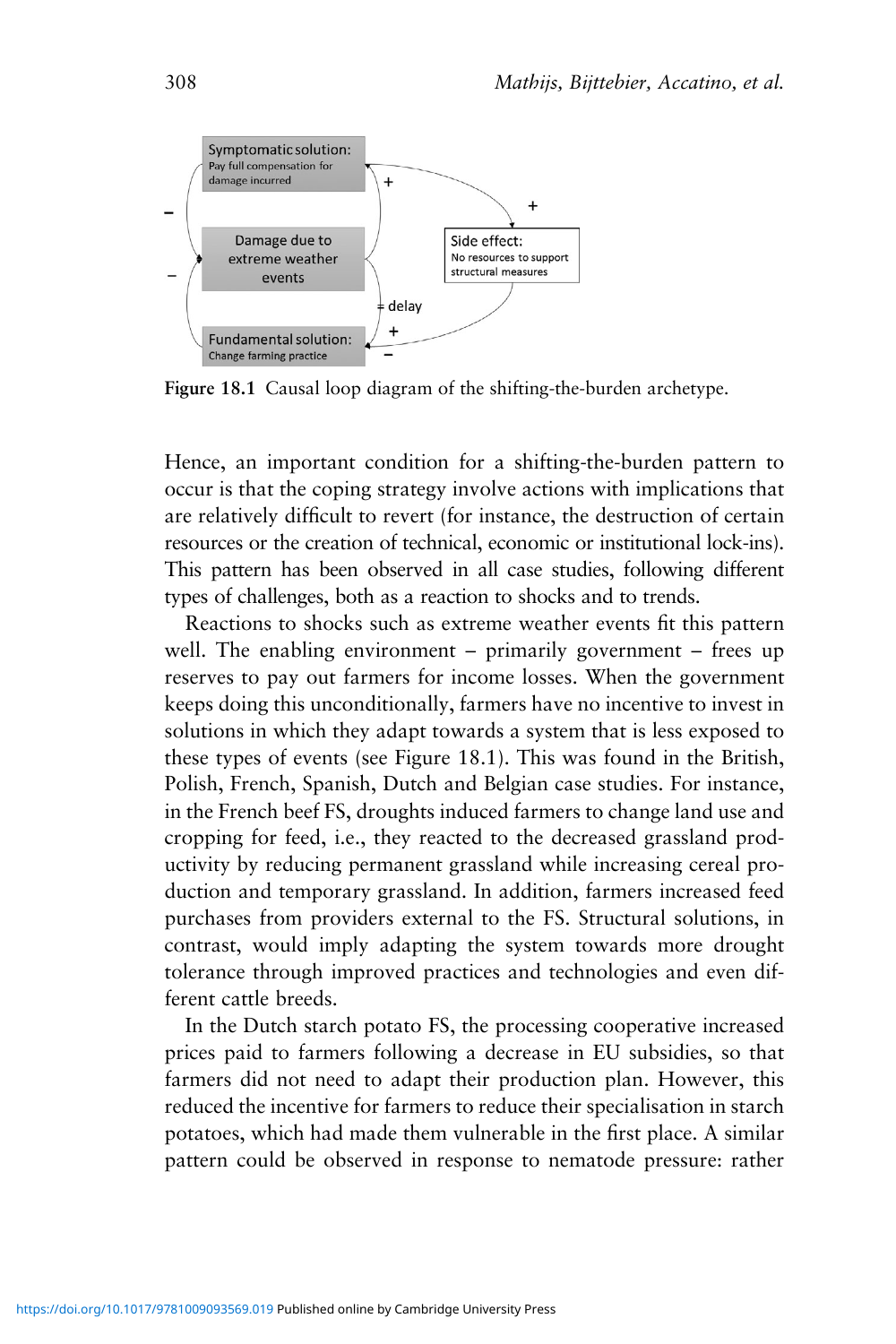than applying a more extended crop rotation, farmers intensified potato production, using seemingly more resistant varieties. The innovative varieties, however, were later found not to be resistant to new strands of nematodes.

The pattern was also observed in the Spanish lamb FS, where income support was identified as a fix that failed. The FS has been under economic pressure due to decreasing national lamb consumption, but this trend was not picked up by the FS and its enabling environment. One reason was that FS actors were too occupied with short-term challenges to notice emerging trends (low anticipatory capacity). At the same time, the enabling environment fostered primarily solutions aimed at increasing robustness, such as marketing campaigns to promote lamb consumption, which failed to compensate the strong counter trend.

Reactions to price volatility also seem to fit this pattern well. For instance, the 2009 milk price drop was regarded as a shock by most actors in the Belgian dairy FS, even though it was part of a long-term trend: dairy farmers in most of the EU were becoming more increasingly exposed to price volatility as a result of market liberalisation and reduced border protection after the CAP reforms since 1992. Farmers exhibited some coping capacity by using buffer capacity (financial reserves, off-farm income), networks and relationships (negotiating solutions with suppliers and banks, possibly including transfer of property), savings on costs, early culling and delayed investments. The enabling environment acted swiftly to increase coping capacity, mainly through the mobilisation of public resources, i.e., market measures intervention and income support measures (EU), bridging loans (Flanders) and a temporary bonus on milk prices paid to farmers (which retailers passed on to consumers). At the same time, limited signs of responsive capacity were observed: the FS did not really adapt or transform.

Another observed example of the fixes-that-fail archetype is when FSs insufficiently deliver public functions, such as keeping natural resources in good condition, e.g., through too many harmful emissions. Technical fixes that reduce the amount of emissions per unit of production are a frequent response, even if their implementation typically requires mandatory regulation. However, over time these kinds of fixes often fail and the challenge remains or even grows more severe. The root cause may be the density of intensive farming practices,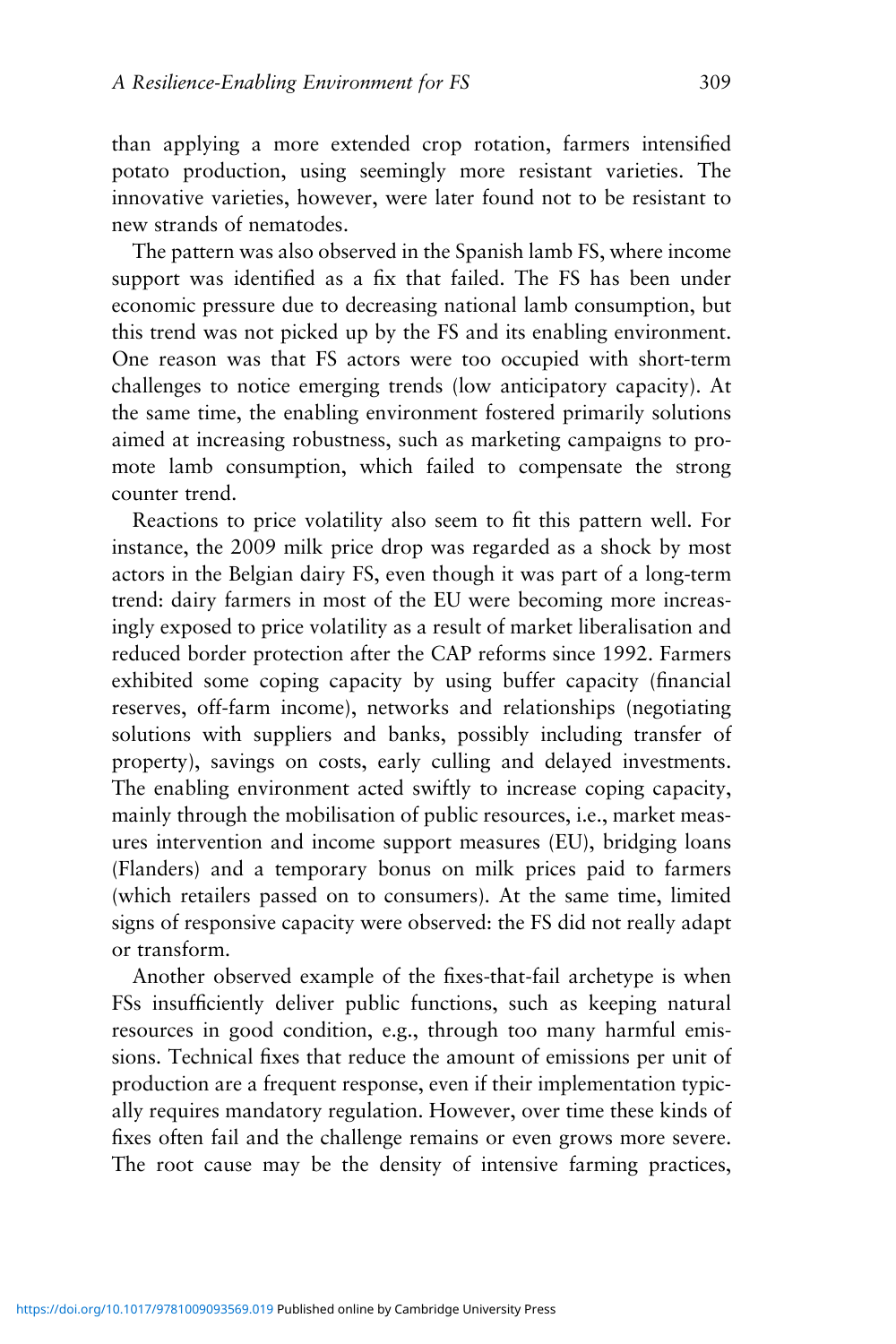e.g., high spatial concentration of livestock in a certain area, which would require more fundamental solutions than reducing emissions per animal.

A final example are the problems related to land ownership in North-East Bulgaria, where the privatization of state-owned land resulted in land fragmentation and unclear property rights. During the last three decades many solutions have been searched for, but the radical changes which are needed to force land owners to be interested in long-term decisions are still only discussed, e.g., property taxes, to take responsibility in land management and to be accounted for damaging soil quality.

All these examples involve actions by the FS and the enabling environment that aim to strengthen robustness and coping capacity in the short run, but that neither address the challenge itself nor support an adaptation of the FS that would reduce exposure to the challenge. As a result, FS actors may become dependent on external support that reduces the symptoms of an ongoing or exacerbating root problem.

# Archetype 2: Eroding Goals

A challenge creates a gap between a goal and the actual condition. In this pattern, rather than taking actions to improve conditions, actors adjust the goals by, e.g., downplaying the challenge or redefining or reinterpreting the problem, in order to justify inaction.

This pattern occurs when the following conditions prevail:

- The challenge is a trend of which the impact has not yet fully materialised, e.g., as a loss of income or public goods, because the effect is delayed or absorbed by the FS.
- The impact is erroneously perceived as small, because, for example, the cause–effect relationship between trend and damage might be ambiguous due to other conflating factors, or the trend itself is being underestimated, or resources are invested in shielding the FS from the challenge.

This pattern not only involves a lack of anticipatory capacity so that the challenge is not adequately identified, but also deliberate action to deflect attention from the challenge. A typical example is the shifting of a deadline for reaching a goal in order to delay action or in the hope that the problem will 'go away'. This pattern can result in a situation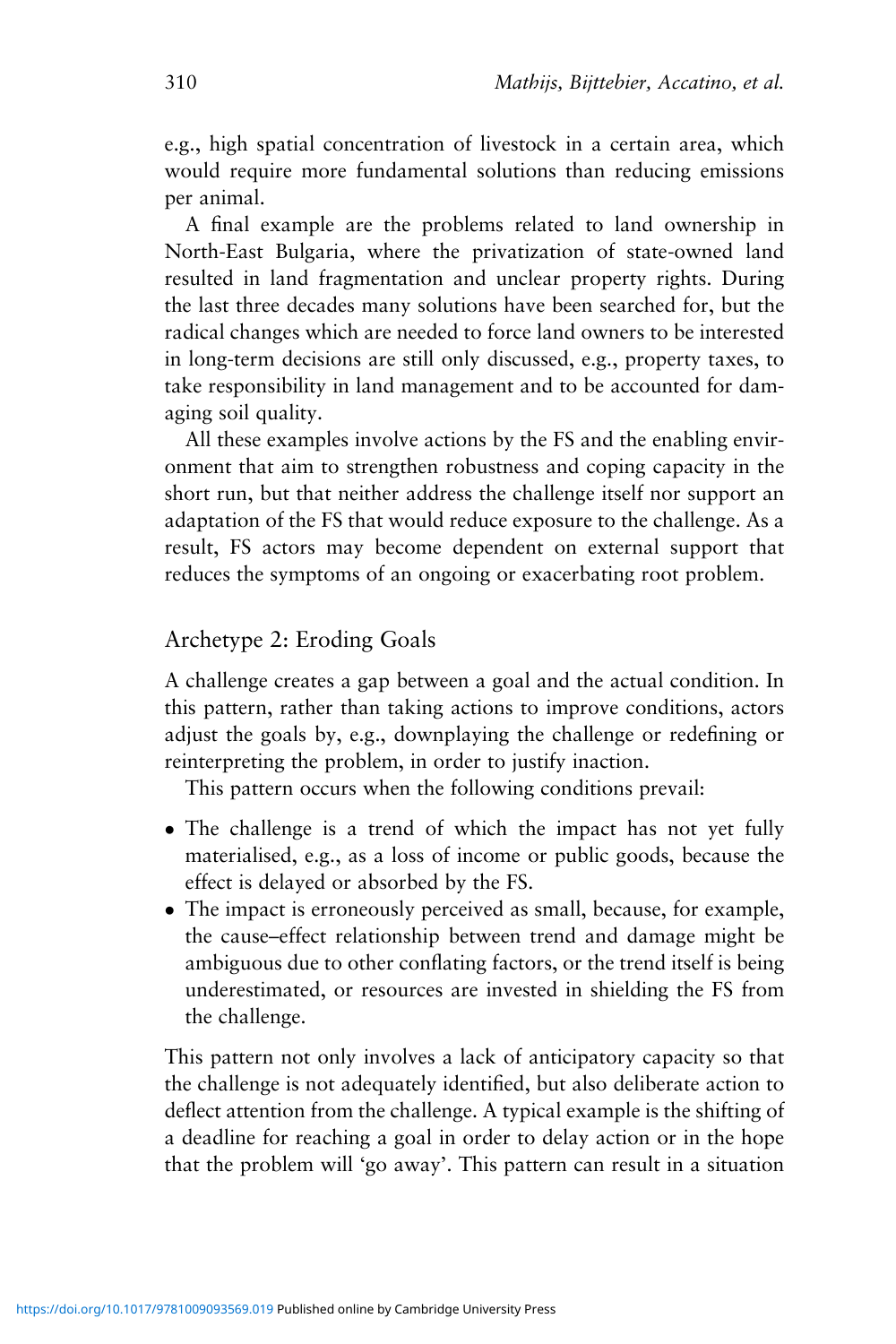

**Figure 18.2** Causal loop diagram of the eroding-goals archetype.

that ultimately cannot be solved anymore (which is why it is often referred to as the 'boiling frog' archetype).

The pattern was observed in several of the SURE-Farm case studies, often in response to societal concerns. For instance, the Belgian dairy FS is exposed to growing civil society opposition against intensive livestock farming, based on environmental, animal welfare and health concerns. This trend has been present for quite a long time. Whereas initially meat production was the main target, recent years have seen a large increase in opposition and now also milk producers have become a target. Efforts of the FS actors and the enabling environment mainly focused on removing or slowing down the trend. Examples include public relations campaigns to off-set negative images – from communicating about progress being made to attempts to discredit civil society organisations and individuals – and lobbying to delay new environmental or animal welfare regulation, or to lower proposed standards (Figure 18.2).

A similar pattern could be observed in the Spanish lamb FS where neglect of the seriousness of several simultaneously occurring challenges (decreasing consumption, access to land, etc.) led to insufficient response by both FS actors and the enabling environment. One observed reaction – marketing campaigns to increase consumer demand – had the intention to slow down or even reverse the trend.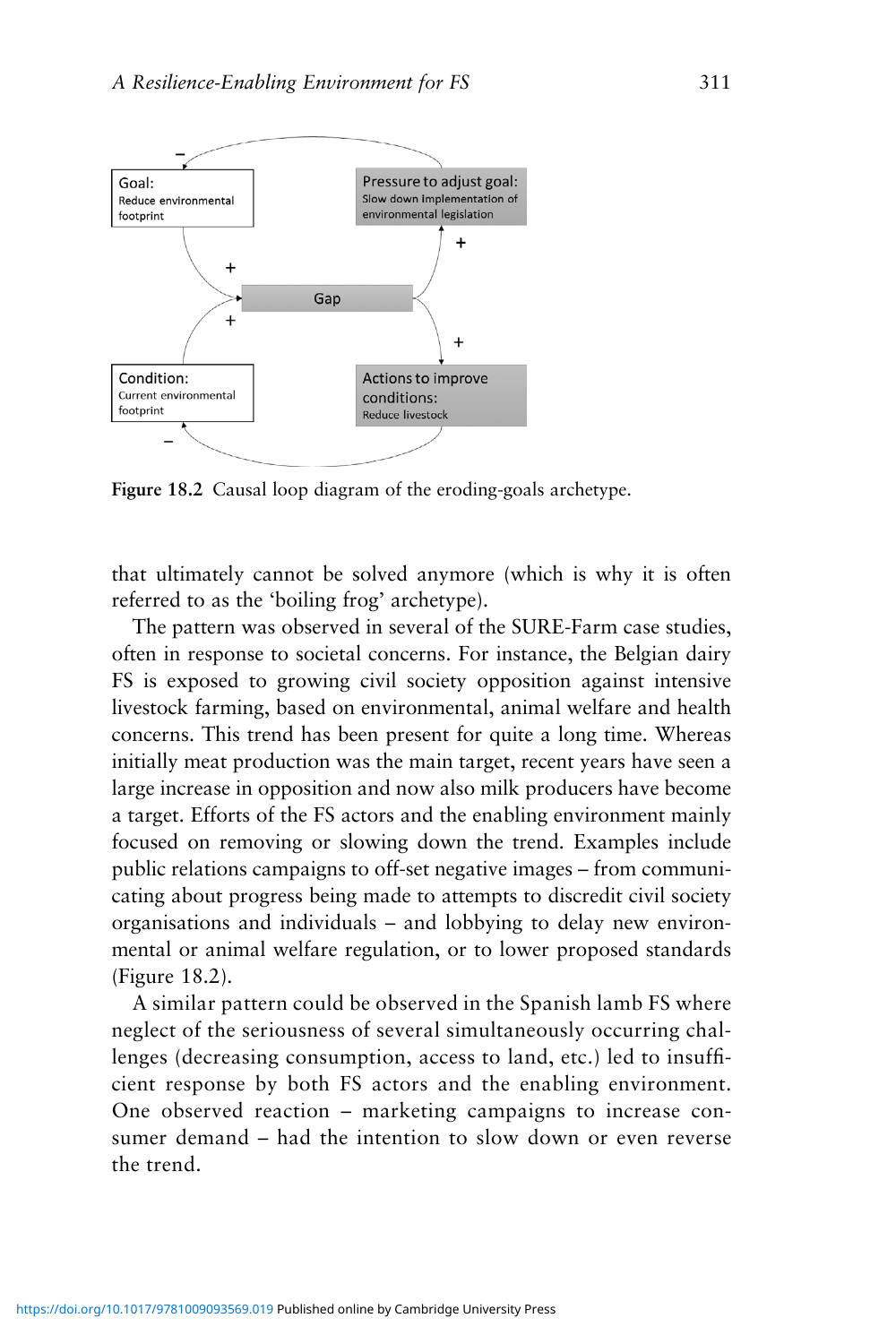#### Archetype 3: Limits to Success

In this pattern, actions taken by the FS actors, for instance to address challenges, are inhibited or slowed down by actions in the enabling environment. FS actors are willing to take coping or responsive actions, but they are constrained by the enabling environment, for instance because of too much bureaucracy ('red tape'), insufficient resources devoted to the proposed solutions, etc.

An example of this pattern was found in the Polish horticulture case. High levels of bureaucracy following the request for more precise data, monitoring and control procedures and variability of regulations have provided an important impediment to developing solutions. The low attractiveness of working in the agricultural sector which leads to a lack of farm successors, can also be explained with the limits to growth archetype, in cases where the enabling environment has a negative impact on the attractiveness of the sector. In several cases, the weak bargaining power of farmers in the value chain was identified as a constraining factor (Figure 18.3).

#### Archetype 4: Success to the Successful

In this pattern, all resources are allocated to a limited number of apparently successful actions (or actors) while neglecting other, necessary activities (and/or institutions). Here, the FS and the enabling environment allocate resources unequally to different solutions or actors. For instance, allocation of resources may be conditional on the ability to demonstrate earlier success. As a result, underinvestment in other solutions and actors is likely, which may backfire if the supported solution turns out to be insufficient or even detrimental.



**Figure 18.3** Causal loop diagram of the limits to growth archetype.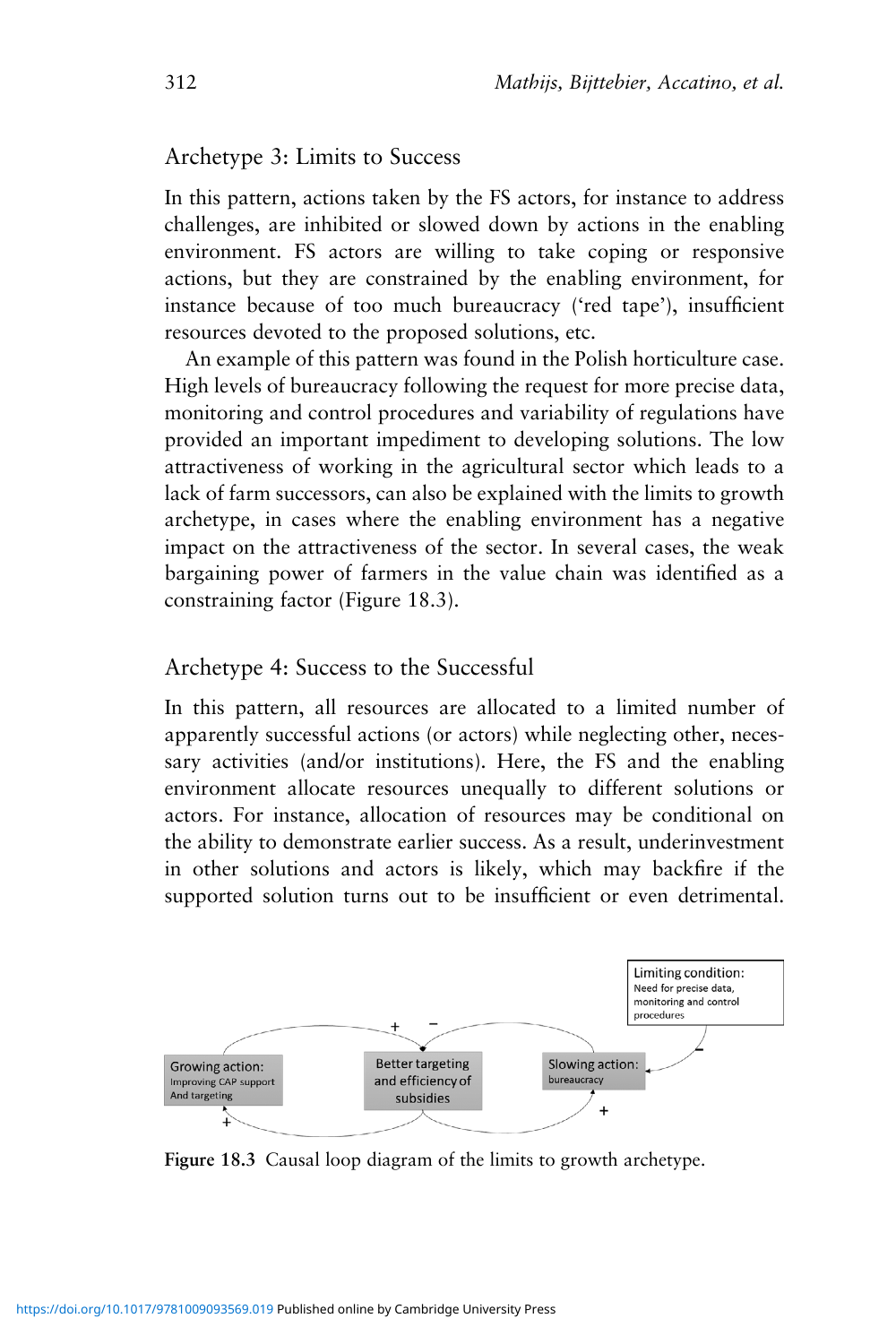

**Figure 18.4** Causal loop diagram of the success-to-the-successful archetype.

This archetype can also create path dependencies where it becomes difficult to change the course of action (Figure 18.4).

An example of this pattern could be observed in the German case study. The Altmark region has been allocated relatively few resources for infrastructure and public services by the enabling environment due to its spatial remoteness and low population density, which further exacerbates the marginalisation of the region. Lack of infrastructure, such as fast internet, reduces opportunities (e.g., internet-based sales, precision farming).

# **18.4 Guiding Principles to Create a Resilience-Enabling Environment for Farming Systems**

To derive guiding principles underpinning an enabling environment that fosters (rather than hinders) FS resilience, we identified interventions in the four archetypes that lead to more FS resilience (addressing robustness, adaptability and transformability). On this basis, we derived six principles for a resilience-fostering enabling environment.

*Principle 1*: When a FS cannot cope with a challenge to avoid loss of FS functions, the enabling environment – and particularly government – should provide temporary resources to cope with the adverse consequences of the shock, but only to buy time while working on a remedy that addresses the causes of the vulnerability.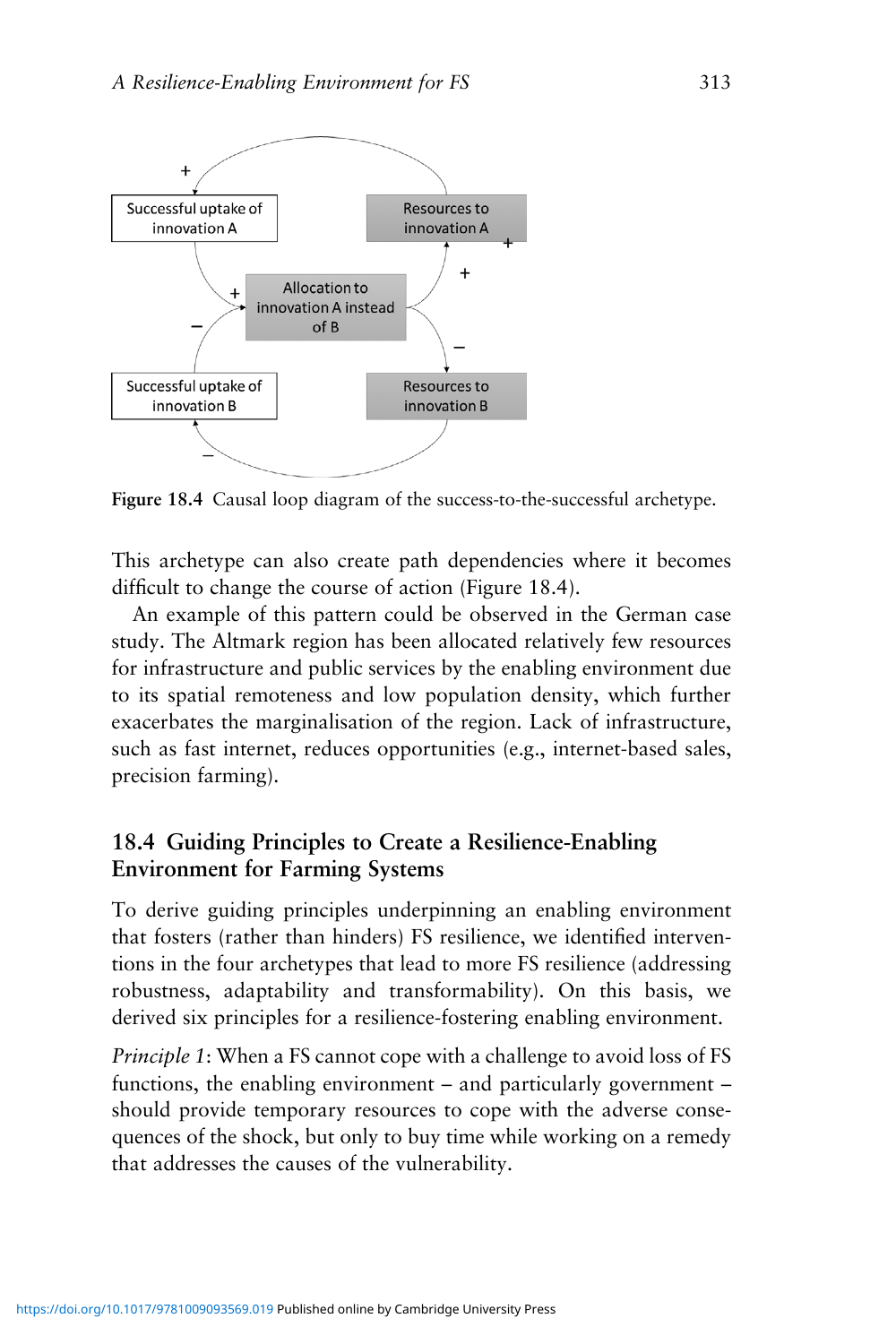Before a system can adapt or transform, it first needs to cope with the challenges at hand to survive. When a system cannot cope with challenges in the short run, it can neither adapt nor transform in the long run, as adaptation requires sufficient resources of all types, i.e., financial, legal, human, social. This principle is already very much being applied in most FSs, often to the extent, however, that it gives rise to the 'shifting-the-burden' archetype, whereby all resources are allocated to solving the symptoms. This in turn reduces the pressure to implement more adequate solutions. Hence, in line with the subsidiarity principle, it is important to note that resources from the enabling environment should only be mobilised when a FS cannot cope with itself, for instance because the challenge is too systemic and has too large impacts. Ideally, rules should determine when and when not to intervene. Furthermore, the temporary nature of the compensation is crucial, albeit depending on the type of damage. If the compensation pervades, the incentive to adapt decreases. Hence, these temporary resources should only be used to buy time while working on longterm solutions. An example is an extreme weather event, such as drought. When the drought hits, only coping is possible which justifies the mobilization of resources. However, resources should also be invested into structural solutions that reduce the impacts of droughts, such as the development of drought-tolerant varieties or implementing risk-transferring insurance. To the degree that droughts are related to climate change, mitigation of greenhouse gases should also be part of the solution.

*Principle 2:* Before shocks occur, resources should be shifted towards building anticipatory capacity as well as responsive capacity, to prevent dependence on external solutions and to increase the future coping capacity of the FS. This should be done jointly by all types of actors in the FS and the enabling environment.

Often, unusual or new types of shocks are regarded as a very exceptional event that does not require systemic changes. However, the occurrence of a severe shock should be used to put the development of anticipatory capacities on the agenda. Too often, actors limit their agenda to alleviating the immediate consequences – if they are too severe to be coped with by the FS (Principle 1) – and to discuss whether the same type of event might occur again. Typical failures are that actors in both the FS and the enabling environment underestimate the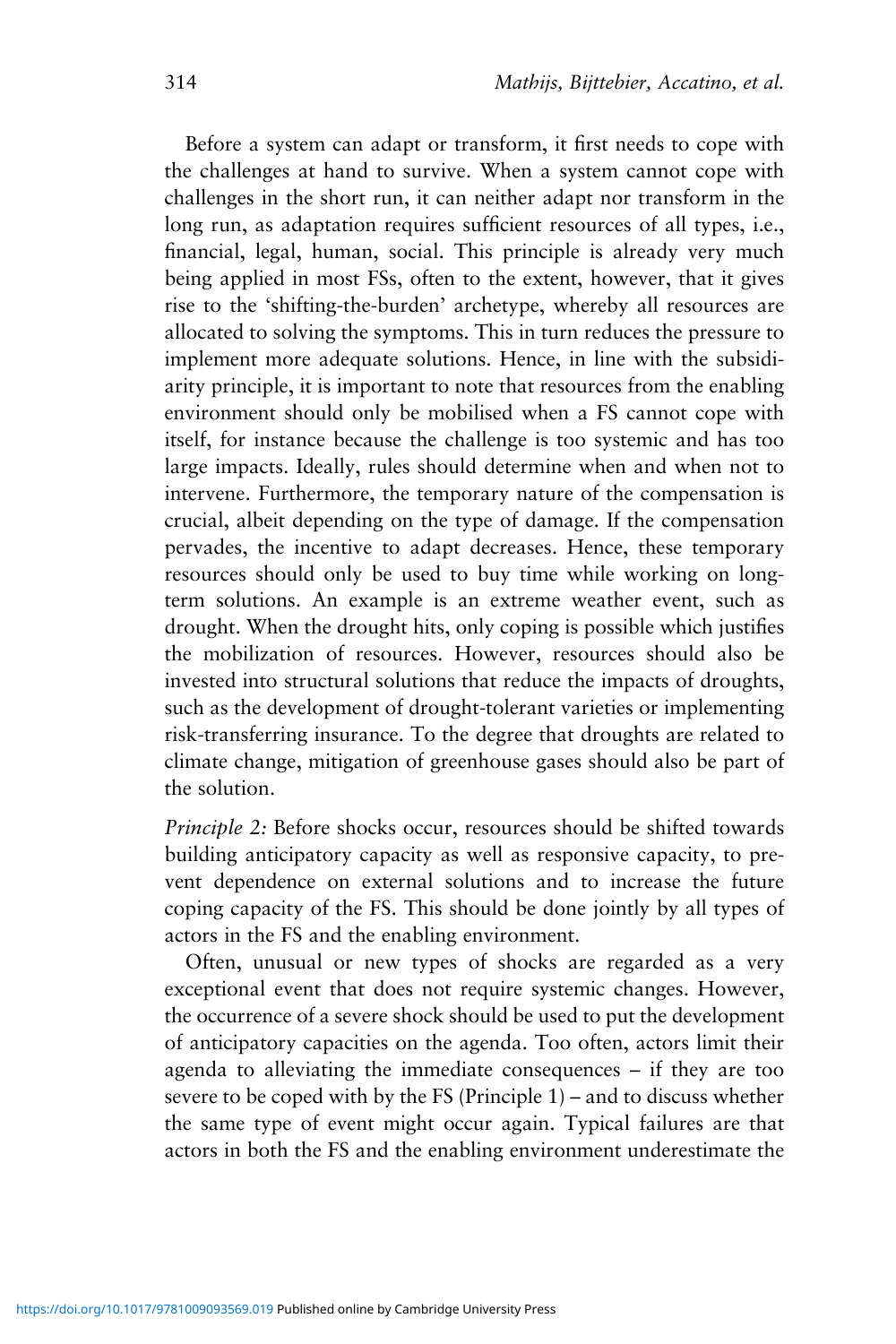likelihood that a severe event occurs again (e.g., the 'one-in-thousandyears' flood event) or that they focus on responses to a narrow range of possible shocks from well-known types of events. Instead, actors should increase resilience to a range of possible and accumulating shocks through enhancing adaptability and transformability. Besides anticipatory capacities, responsive capacities should be built.

Examples from the case studies include responses to extreme weather events and price drops. Experiences from previous shocks can be used to better cope with the challenge next time (also by better anticipating the challenge) and to prepare adaptation strategies. Such a pattern can be observed in the EU dairy sector: the first price drop in 2007 was largely unexpected, but the next price drops were better anticipated and more coping strategies (e.g., financial futures instruments) and adaptation or transformation strategies (e.g., shift to organic farming) were applied. However, this only occurred after the third price drop, and, in between, time and resources were lost. Private sector involvement (e.g., the development of distribution channels for organic produce) is important to ensure that these strategies are economically feasible.

*Principle 3*: The enabling environment should assist the FS to detect, assess and address long-term trends that challenge the future resilience of the FS in a way that increases future robustness, including through adaptation or transformation to that trend in the long run.

To avoid an eroding-goals pattern, trends should not only be detected, but their potential impact on the future resilience of the FS should also be forecasted in order to raise awareness and create a sense of urgency to invest resources in adaptation rather than in the status quo. This can help to enhance robustness vis-à-vis identified challenges, which often requires the implementation of adaptations or transformations. If FS actors have insufficient resources to invest in such anticipatory capacity, publicprivate investment is needed. However, private actors should be convinced of the importance of foresight activities. Communication should be improved not only regarding identified challenges but also regarding the potential of possible solutions. An example of this principle has been the consistent approach of the Swedish government towards raising environmental standards in the poultry sector.

*Principle 4*: The enabling environment should foster a potential diversity of responses, rather than focusing too much on a limited set of actions.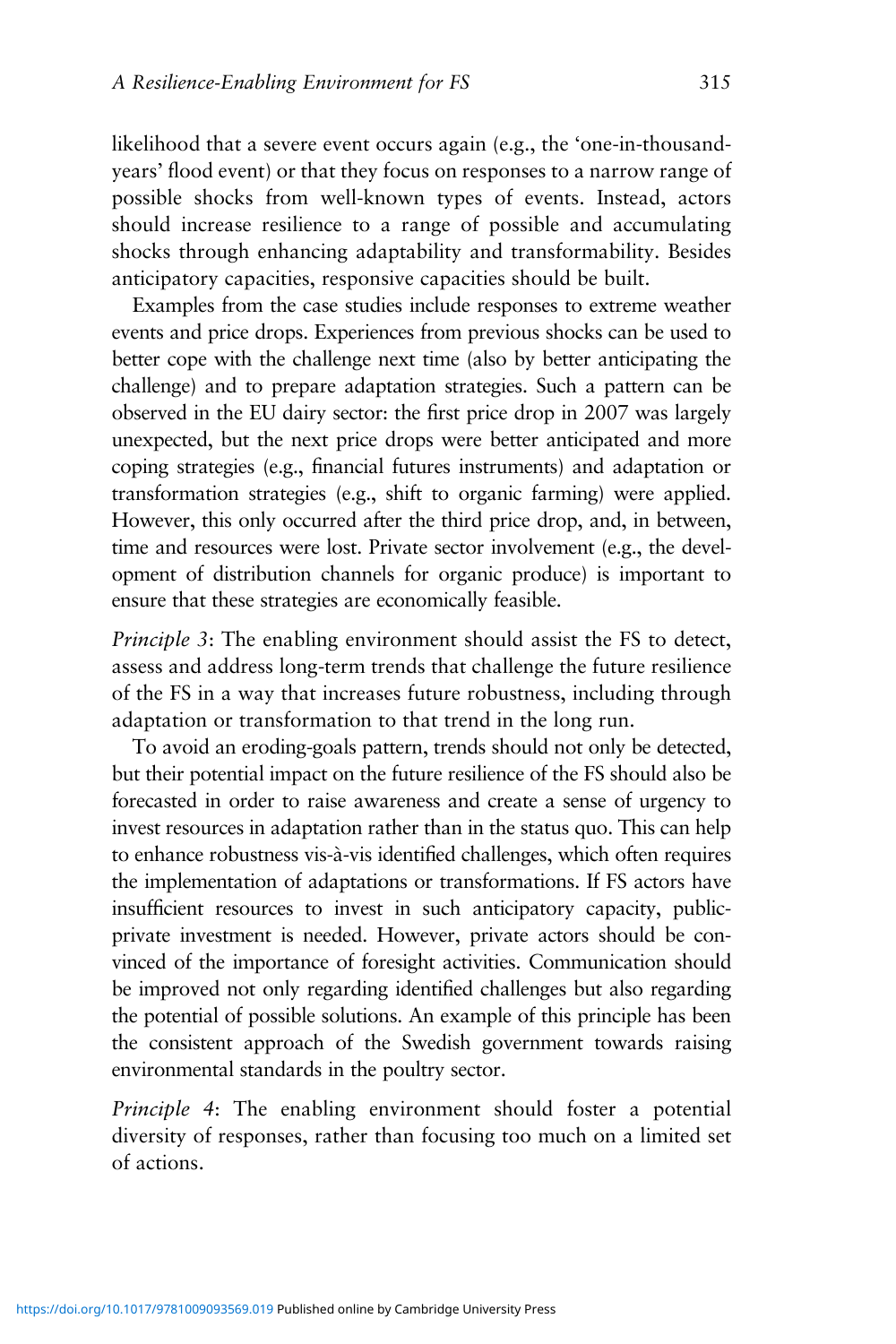It is important to keep options open and set up learning experiments related to a wide set of structural solutions for several reasons. First, resilience tends to thrive with diversity. Second, focusing on one particular strategy may backfire if the strategy turns out to have negative consequences. Keeping options open and fostering a diversity of potential options does not inherently mean that the actual response should be diverse, as sometimes coordinated action might be preferred. However, the diverse potential of possible solutions should be regarded, instead of focusing only on a limited set. This also refers to Principle 6, which considers a more systemic in-depth analysis of the root causes of challenges on the one hand, and the vulnerability of the FS to these challenges on the other hand. A too superficial analysis of the problem (or even a deliberate redefining of the problem) can cause blindness for possible solutions. For instance, government agencies may request advisory services to analyse multiple strategic options in the framework of the CAP's support for advice.

*Principle 5*: The ensemble of the FS and its enabling environment should develop a sufficient degree of ambidexterity, i.e., find a balance in putting resources in immediate versus future challenges.

Since structural solutions require time, there is a danger of underinvestment in such solutions. Therefore, a good balance should be achieved between investing resources in strategies enhancing coping capacity of FS on the one hand and in strategies enhancing responsive (and thus future coping) capacities on the other. Unhealthy patterns are situations in which resources are invested in coping strategies only or when decisions are made without having sufficiently invested in adaptation strategies, such as in the neonics and Brexit case in the UK, because this situation can lead to shifting-the-burden problem, whereby the problem returns, possibly even more severe. A healthier pattern occurs when the enabling environment provides the right incentives for adaptation, while spending enough resources to overcome temporary income losses following, for instance, stronger regulation. Examples include the Swedish poultry FS and the French beef FS, where supply chain actors assist the FS by developing quality labels leading to price premiums.

*Principle 6*: A more systemic, data-driven and in-depth analysis of the root causes of challenges on the one hand and of the drivers of FS vulnerability to these challenges on the other hand needs to be carried out, to avoid a redefinition of the problem and the implementation of solutions that do not fix the real problem.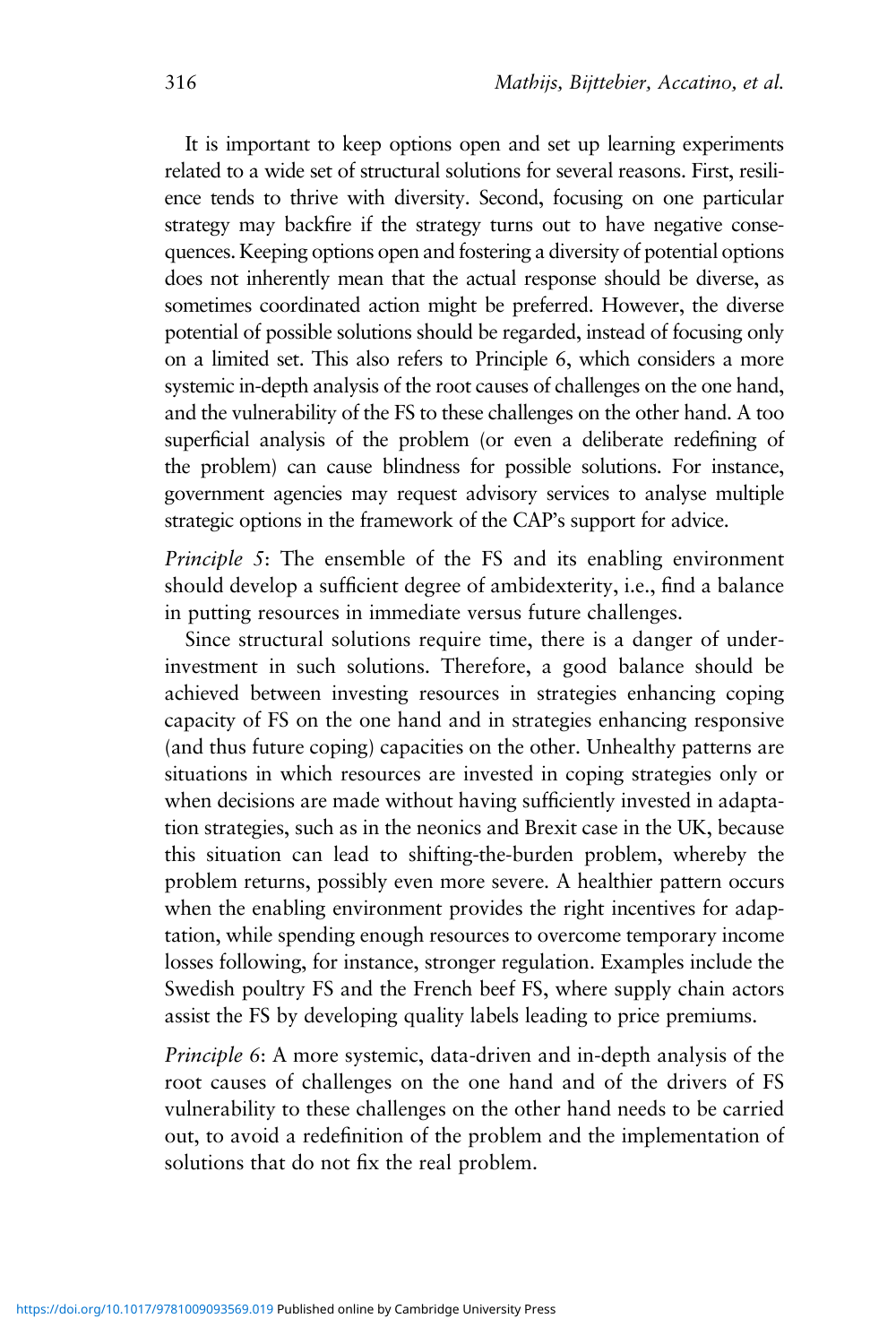Often, the identification of solutions to deal with challenges is already largely determined by how the challenge itself and the reasons for vulnerability to the challenge are defined. Such redefinitions (or too superficial definitions) of the challenge lead to fixes that do not solve the real problem, or do only temporarily, and hence lead to archetypes like fixes that fail or to the problems associated with the success to the successful archetype. The advice would be to detect the root causes of the symptoms, which can lead to real solutions that increase FS resilience.

## **18.5 From Principles to Recommendations**

The systems analysis has led to six principles to guide FSs and enabling environment actors on how to stimulate resilience. Translating these principles into concrete recommendations needs to be done through a regional and/or FS-specific approach. Recommendations will mainly relate to actors, resources and institutions. Actors are those within the FS and within the environment of the FS. These actors make decisions on how to use resources (e.g., financial resources, human capital, social capital) and several principles refer to these decisions. Principle 1, for instance, suggests that resources should be used less for symptomoriented solutions and more for causal solutions. Institutions include formal (e.g., regulation, policy instruments, directives) and informal institutions, which are socially shared rules, usually unwritten and created and enforced beyond formal channels. They can refer to attitudes, routines, ideologies and habits, especially regarding how actors interact with each other. These institutions influence either directly or indirectly which decisions actors are making, amongst others with respect to the use of resources. Hence, concrete recommendations for implementing the principles in practice will also include recommended changes to formal and informal institutions.

The approach for moving from principles to recommendations should be on co-creation with the variety of actors that are relevant for a specific FS, and its approach has to be based on the guidelines of a policy dialogue (see Wauters et al., 2021). A policy dialogue is part of the policy- and decision-making process and intends to develop and/or implement a change following a round of evidence-based discussions/ workshops/consultations on a particular subject. Policy dialogues bring diverse interest groups to the table, focus on a regulatory, policy,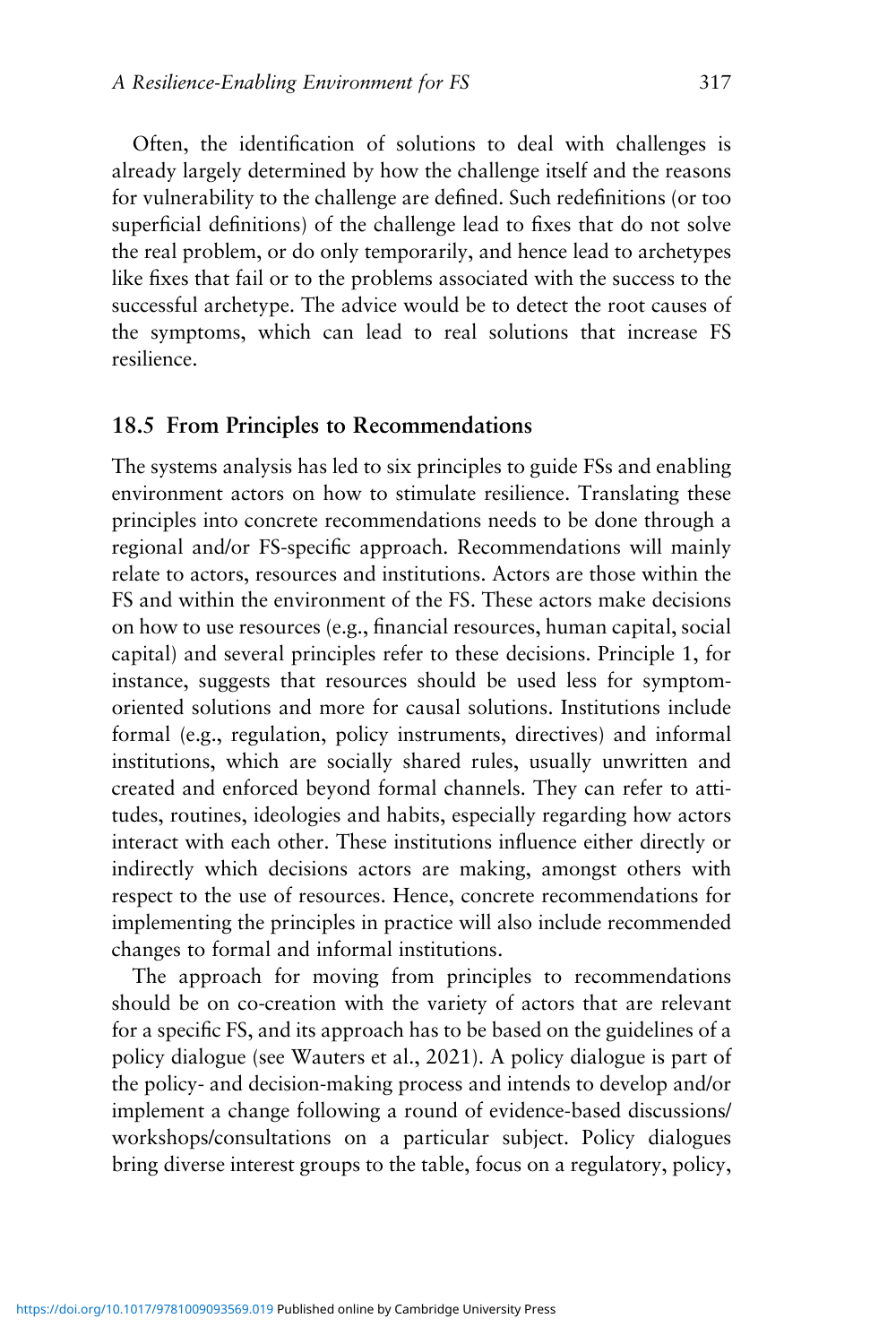or planning issue that is of common interest, and seek to formulate practical solutions to complex problems. Policy dialogues, often called roundtables or task forces, are not entirely new, and are in some countries even common practice. We advocate to set up a resilienceenhancing policy dialogue gathering all relevant actors from a FS and its environment.

Several success factors for an effective policy dialogue have been described in the literature (e.g., Dovlo et al., 2016). First, they should have a collectively agreed-upon purpose, in this case, improving the resilience of FSs. It is further important that the issue be 'ripe', meaning that all stakeholders around the table have experienced or at least observed the problem sufficiently and have become frustrated by repeated manifestations of the issue. This means that a policy dialogue to improve the resilience of FSs – hence to improve its anticipating capacities, coping capacities (robustness) and responsive capacities (adaptability and transformability) – should not be confused with a policy dialogue to stimulate adaptations and/or transformations to improve its sustainability. Convincing stakeholders that supporting resilience is more than supporting robustness and protecting the status quo, through evidence and data, will be crucial, otherwise the policy dialogue will not be based on a common understanding of the problem and a shared goal. This aspect will likely be the most critical part of a policy dialogue, since some of the identified system archetypes and the proposed principles suggest that actors will find it difficult to agree on what the issues are and hence what the proposed solutions need to be. Principle 6, for instance, suggests that often too superficial an analysis or even a deliberate reframing of the problem is being done, leading to fixes that fail. The identification of the widespread existence of the system archetype 'eroding goals', whereby actors devote resources to downplaying societal pressure and political restrictions, suggests that not all actors agree that the fundamental issue that challenges their resilience is that the FS does not comply with societal expectations, but rather the societal expectations themselves.

Second, it is imperative that the preparation of the policy dialogue include the gathering of information and data. The presentation of these data can give rise to the co-creation of evidence through a reflection process in which the data is interpreted in a collaborative manner. As such, the co-produced evidence will help justify the implementation of change, referring to the point earlier, and will help in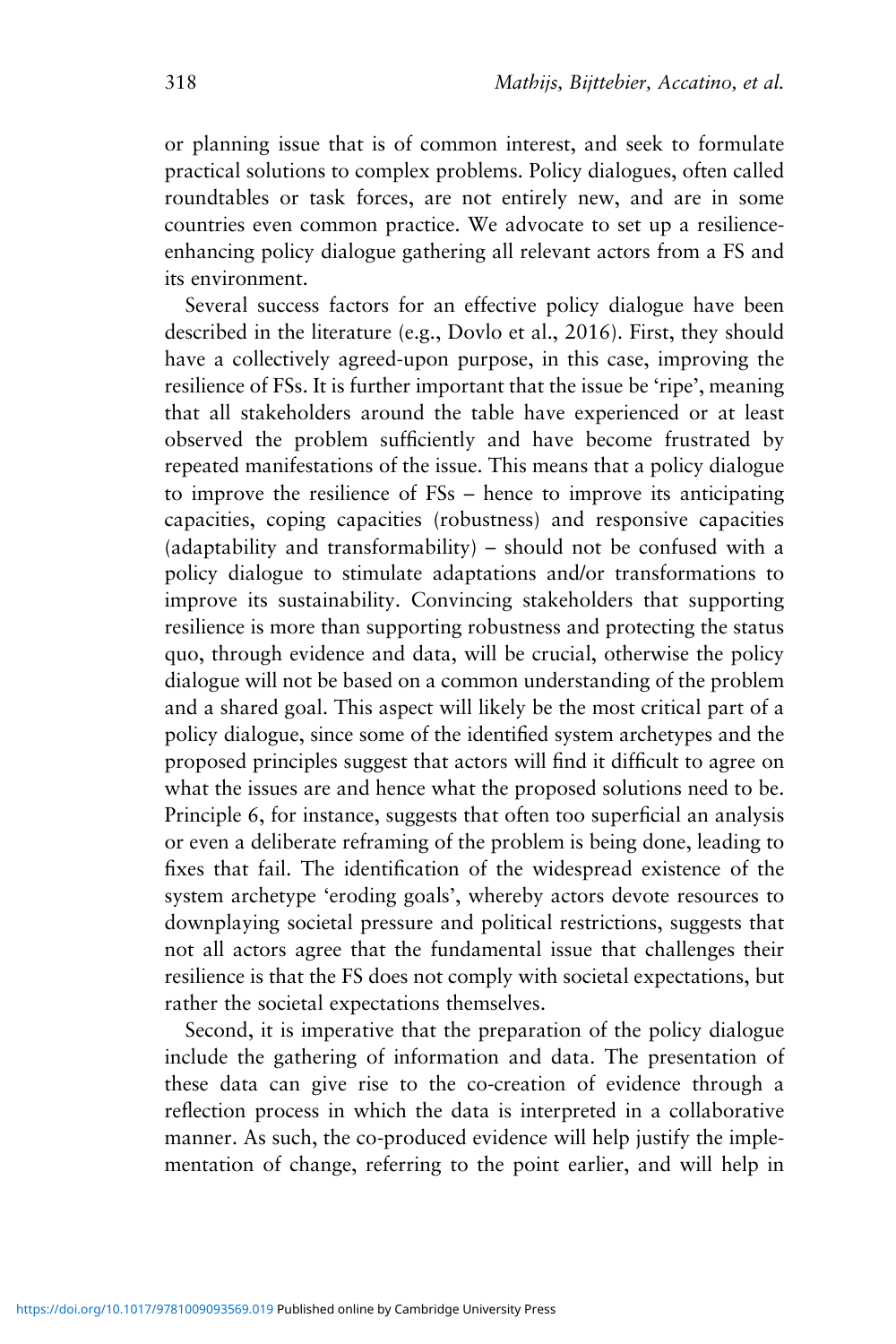identifying possible directions of change. The evidence for a policy dialogue to improve the resilience of FSs should be based on a systemic assessment of resilience in its many forms, as described in the framework for analysing resilience by Meuwissen et al. (2019), of which many examples can be found in this book. Specific attention should be given to enhancing trust in data and evidence through improving its quality, internal and external validity and reliability, to avoid different stakeholders using certain evidence to support their own position and disregard or even discredit evidence that is not in favour of their position.

Third, the policy dialogue should be formalised and have a commonly agreed time frame. It should be formalised in order to stimulate subsequent implementation of the changes so that it does not remain a voluntary exercise. An a priori agreed time frame will help in setting priorities, devoting resources and keeping stakeholders engaged. There can (and should) be room for informal dialogues and working groups outside the formal channels and meetings but they should all feed into the formal processes. It should avoid taking decisions outside the official platform.

Fourth, a monitoring and evaluation framework should be agreed upon in order for stakeholders to be able to monitor progress, receive early feedback and observe results of the implemented changes (Bijttebier et al., 2021). The policy dialogue should be used to agree on desired changes and key performance indicators as measures of success. The monitoring and evaluation framework should pay attention not to privilege interests that can easily be linked to clearly measurable – and often pre-existing – indicators, such as profits or production volumes, but also consider aspects such as social wellbeing, biodiversity and mental health.

#### **References**

- Bijttebier, J., Mathijs, E., Wauters, E. (2021). D6.5 From principles for enabling resilience to implementation: Implementation and monitoring protocol. Sustainable and resilient EU farming systems (SURE-Farm) project report, EU Horizon 2020 Grant Agreement No. 727520.
- Brzezina, N., Biely, K., Helfgott, A., Kopainsky, B., Vervoort, J., Mathijs, E. (2017). Development of organic farming in Europe at the Crossroads: Looking for the way forward through system archetypes lenses. *Sustainability*, 9(5), Art.No. 821.